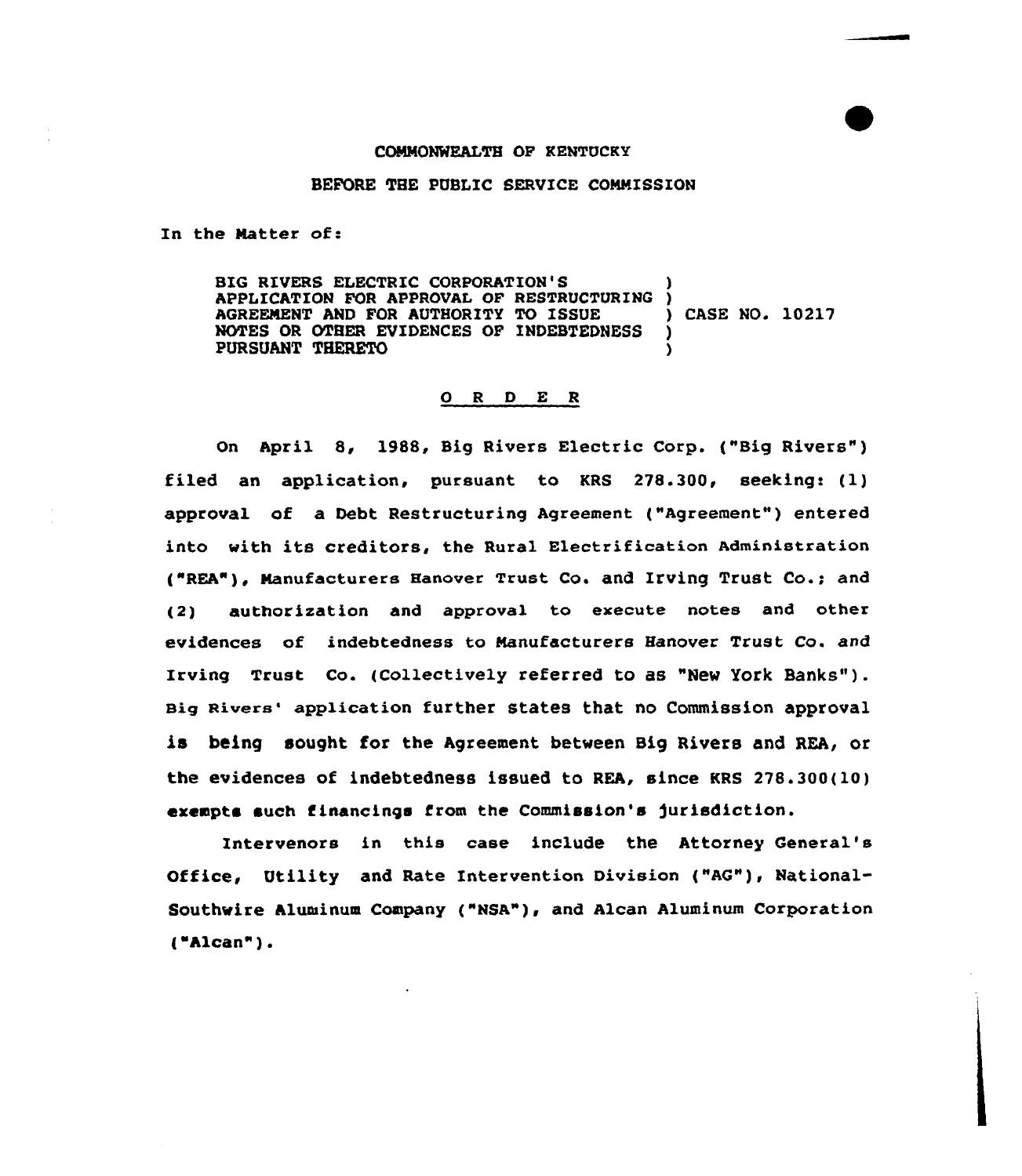On April 22, 1988, NBA filed a motion requesting a preliminary hearing limited to a determination of the Commission's subject matter jurisdiction in this case.<sup>1</sup> The motion is grounded in NSA's claim that Big Rivers' application is inconsistent in seeking approval of the Agreement as it relates to the New York Banks, while not seeking approval of the same Agreement as it relates to the REA. NSA arques that if Big Rivers' interpretation of KRS 278.300(10) is correct and REA financings are exempt from Commission jurisdiction, Big Rivers' bank financings must also be exempt since the REA's supervision and control over Big Rivers is not dependent upon the identity of the lender. NSA further argues that Big Rivers' current position is inconsistent with its two recent requests for Commission approval of Burdick Amendment refinancings in Case Nos. 10033 and 10155.<sup>2</sup> as well as the Commission assertion of jurisdiction over Big Rivers' workout plans in Case Nos. 9613 and 9885.<sup>3</sup>

On Nay 5, 1988, Big Rivers filed a response in opposition to NSA's motion for a preliminary hearing. The response states that the Commission's authority is purely statutory and KRS 278.300(l)

 $\mathbf{I}$ NSA filed on Nay 4, 1988, a supplement to its motion citing additional case authority.

 $\mathbf{z}$ Case NO. 10033, Application of Big Rivers Electric Corporation tor Authority To Issue Evidences of Indebtedness to Refinance Debt Under the Burdick Amendment, and Case No. 10155, Big Rivers Electric Corporation's Application For Authority To Issue Evidences of Indebtedness to Refinance Up to \$369,405,833.54 of Its Debt To The Federal Financing Bank.

 $\overline{\mathbf{3}}$ Case No. 9613, Big Rivers Electric Corporation's Notice of Lase No. 5015, Big Alvers Electric corporation s Notice on<br>Intent to File a Notice of Adjustments to Its Rates, and Case no. 9885, An Investigation of Big Rivers Electric No. 9885, An Investigation of Big Rivers Electric<br>Corporation's Rates For-Wholesale-Electric-Service.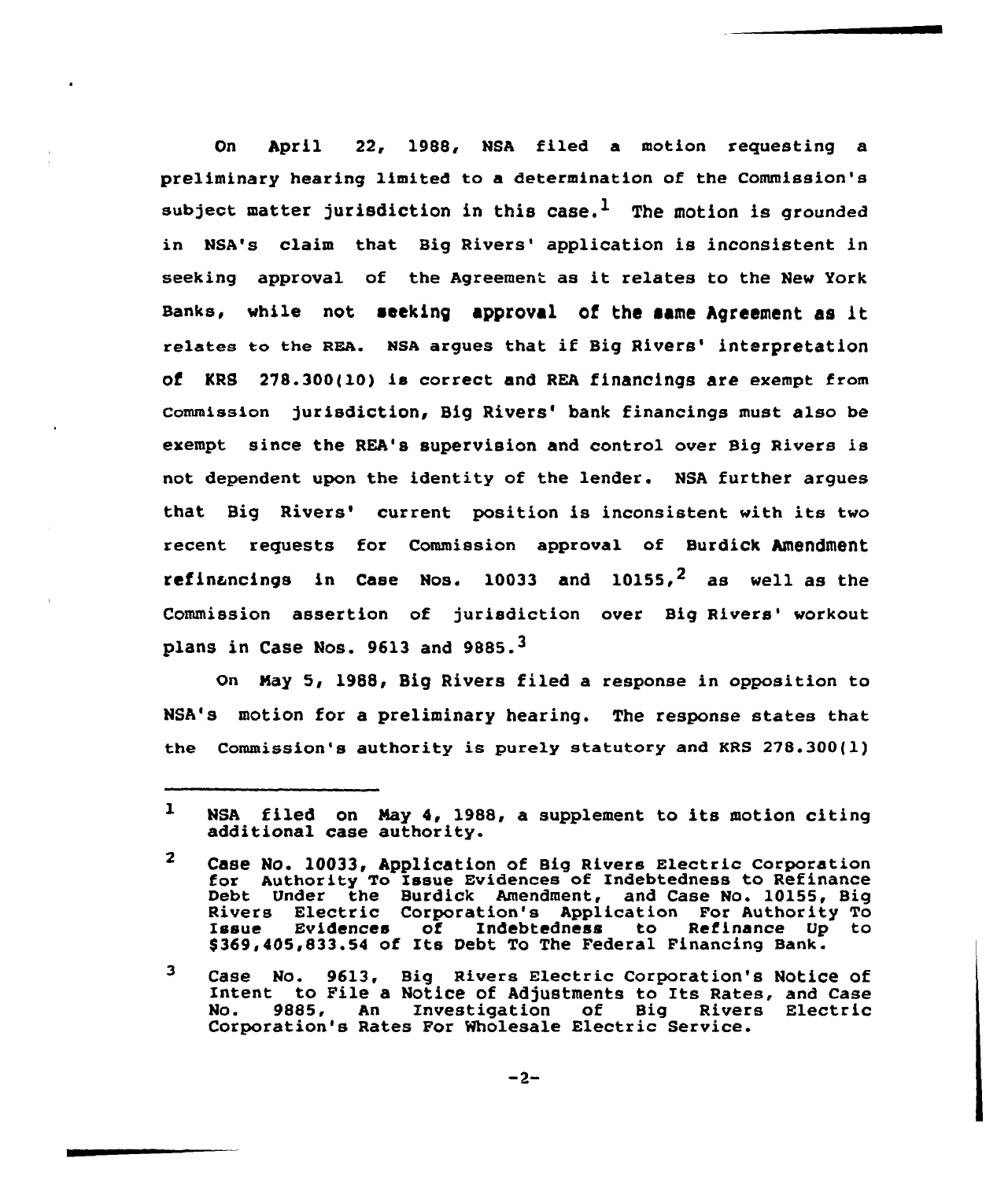requires Commission approval of Big Rivers' evidences of indebtedness issued to the New York Banks. However, Big Rivers claims that the REA portion of the Agreement is exempted from KRS 278.300(l) because it falls within the exception set forth in KRS 278.300(10). Pursuant to this statutory exception, the REA financings are claimed to be beyond the scope of the Commission's jurisdiction. Big Rivers further urges that a preliminary hearing on the issue of subject matter jurisdiction is not necessary and that the Commission should deny NSA's motion.

NSA filed on May 9, 1988, a reply and a revised reply to Big Rivers' response. NSA argues that since there is only one Agreement, it is not possible for the Commission to exercise jurisdiction over a portion of the Agreement and disclaim jurisdiction over the remainder of the Agreement. NsA also raises substantive arguments on the merits of the Agreement as well as a claim of entitlement to a hearing arising from the Agreement'8 impact on rates. NSA subsequently filed on Nay ll, 1988, <sup>a</sup> motion requesting the Commission to establish a pxocedura1 schedu1e and hold a hearing on the Agreement.

Alcan filed on Nay 10, 1988, a memorandum supporting NSA motion and further stating that the Commission already asserted jurisdiction over the Agreement in Case Nos. 9613 and 9885. Consequently, Alcan recommends that the Commission convene a hearing to determine if the Agreement conforms to the Revised Workout Plan approved in Case No. 9885.

 $-3-$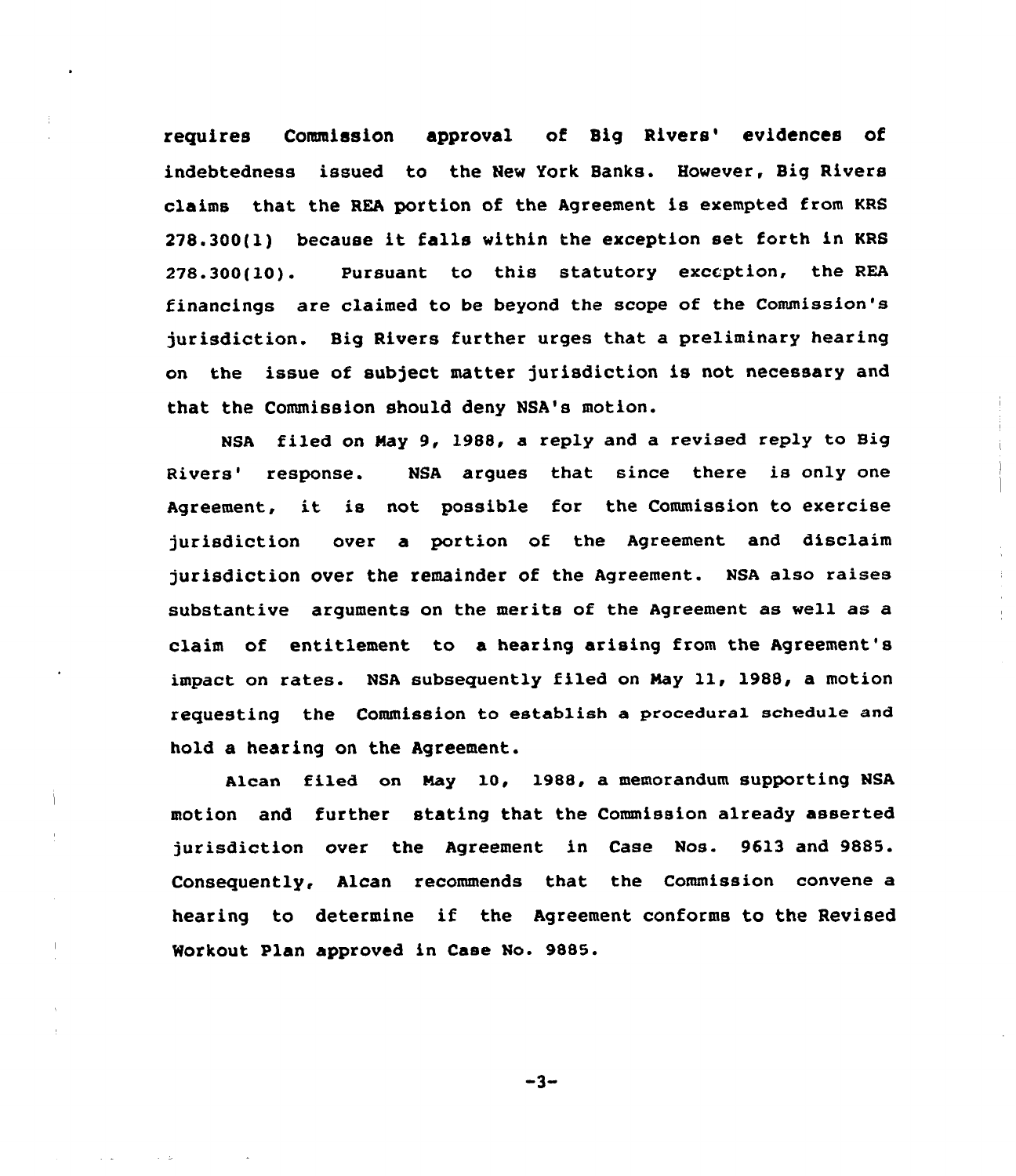## FINDINGS

Based on the motion, responses, memoranda, and evidence of record, and being advised, the Commission is of the opinion and hereby finds that NSA's motion raises purely legal questions regarding the Commission's subject matter jurisdiction. <sup>A</sup> review of the pleadings clearly indicates that these jurisdictional issues have been fully and adequately briefed and that oral argument is not necessary.

The Commission recognizes that its authority to approve evidences of indebtedness arises from the jurisdictional grant contained in KRS 278.300(l), which provides that:

No utility shall issue any securities or evidences<br>of indebtedness, or assume any obligation or liability<br>in respect to the securities or evidences of in respect to the securities or evidences of<br>indebtedness of any other person until it has been authorized so to do by order of the commission.

This general authority to approve securities is, however, subject to the exception set forth in KRS  $278.300(10)$ :

This section [KRS 278.300] does not apply in any instance where the issuance of securities or evidences of indebtedness is subject to the supervision or control of the federal government or any agency thereof, but the commission may appear as a party to any proceeding filed or pending before any federal agency if the issuance of<br>the securities or evidences of indebtedness will or evidences of indebtedness will materially affect any utility over which the commission has jurisdiction.

NSA's motion raises the question of whether the Commission has jurisdiction to approve Big Rivers' evidences of indebtedness to the REA. This is not a question of first impression. In West Kentucky RECC v. Energy Regulatory Com'm, No. 80-CI-1747 (Franklin Circuit Court, 1982) (Unpublished), the Court ruled that when a rural electric cooperative borrows funds through the REA, such

 $-4-$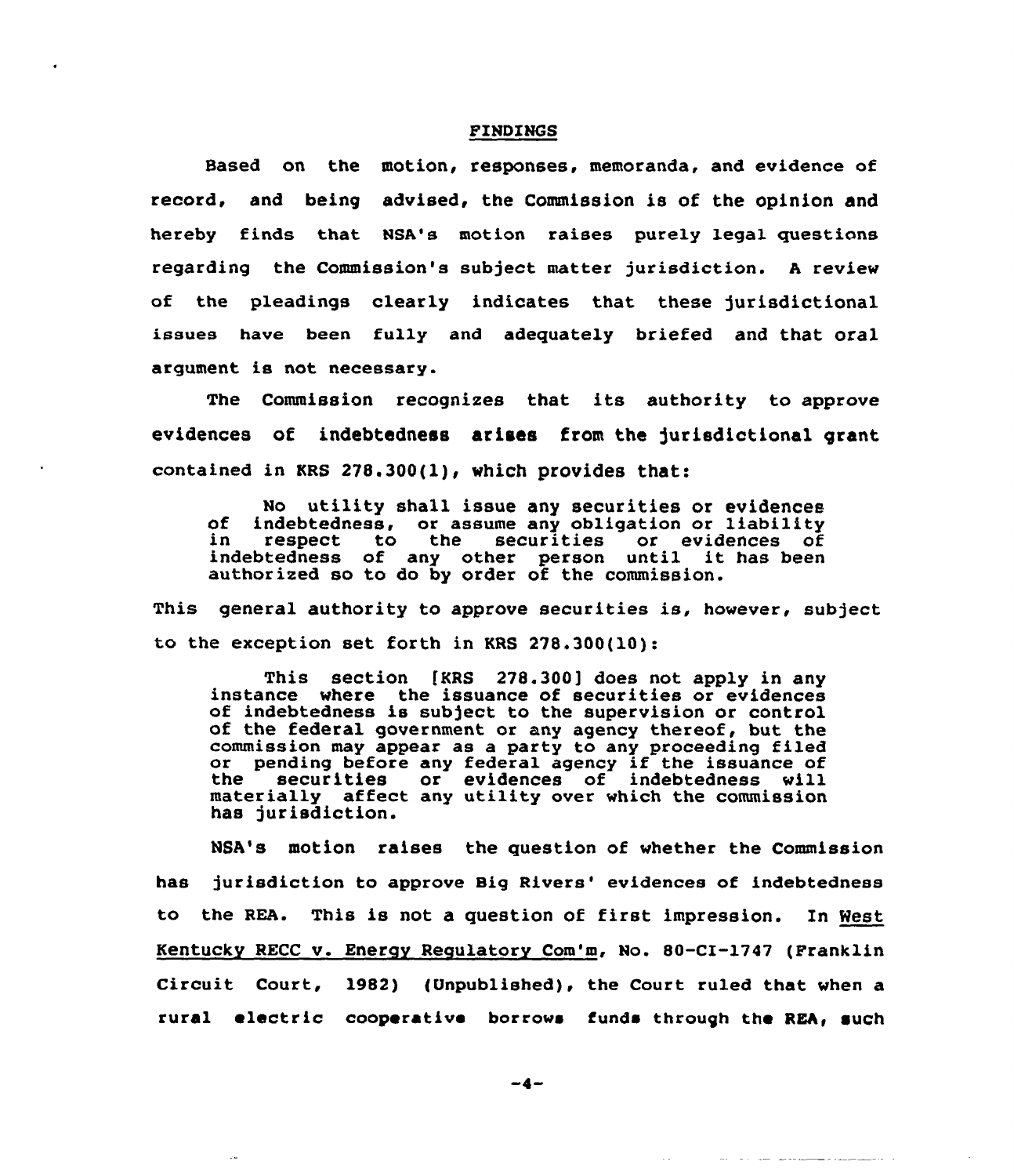financings are exempt from the provisions of KRS 278.300 by KRS 278.300(10). Purthermore, the commission has previously ruled that the Nest Kentucky RECC decision was applicable to Big through the REA. See Case No. 7990, Application of Big Rivers Electric Corporation, Order dated March 27, 1984. Thus the Commission has no authority to approve the evidences of indebtedness issued to the REA. If this result is inconsistent with the Commission's exercise of authority over the evidences of indebtedness issued to the New York Banks, any such inconsistency is created not by the Commission but by the regulatory scheme legislatively enacted in KRS 278.300.

Big Rivers' two prior applications for approval of refinancings under the Burdick Amendment, and its 1987 successor, are not inconsistent with this present case. In both of those refinancings, Big Rivers borrowed funds through the Louisville Bank for Cooperatives, not the REA. The Louisville Bank for Cooperatives is a private lending institution, not an agency of the federal government.

Notwithstanding the Commission's lack of jurisdiction over Big Rivers borrowings through the REA, the Commission has asserted general )urisdiction over the Agreement in Case Nos. 9613 and 9885, to the extent that the Agreement incorporates specific rates for Big Rivers during the term of the refinancings. In Case No. 9885 the Commission approved Big Rivers' Revised Workout Plan subject to the adoption of certain modifications by the REA and the New York Banks. These entities subsequently acknowledged in writing their acceptance of the Commission's modifications.

 $-5-$